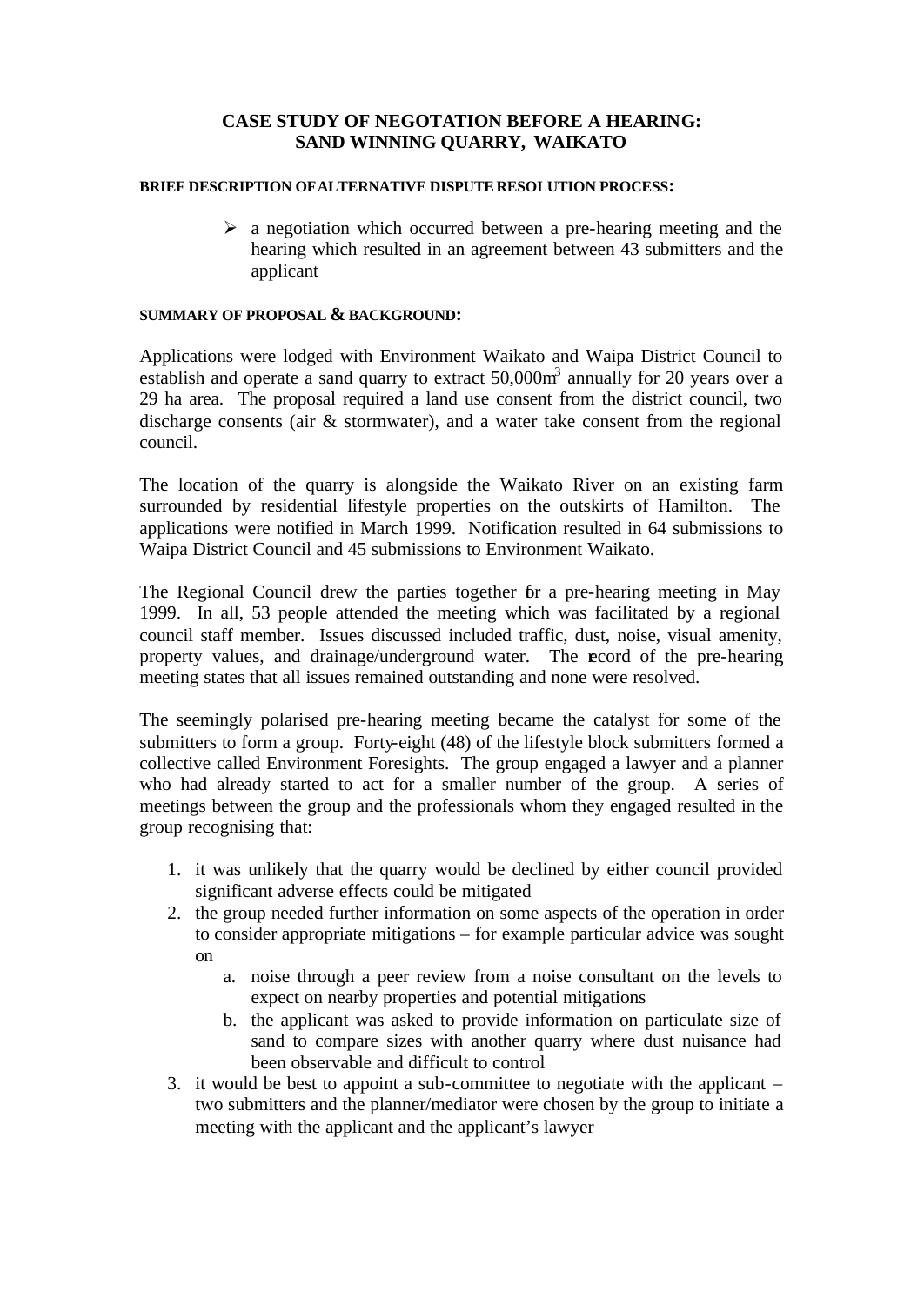#### **DISPUTE RESOLUTION PROCESSES APPLIED**

A facilitation process was used to work through the issues with a group this size to reach an agreement on the general direction which the group would take. Initially the group heard their professionals' views on the nature of the adverse effects and finally on the long odds of defeating the application. Individuals in the group did not immediately accept that conclusion. There was considerable disagreement about abandoning full opposition.

By the time of its second meeting, the group reached a consensus to negotiate with the applicant. They were persuaded that the group were in a more powerful position to gain concessions ahead of the hearing than they would be after it.

Three appointed negotiators met to discuss potential conditions and how to deal with matters which could not be handled under the RMA and would consequently need a side agreement to settle. They also discussed how they would conduct the negotiations, the roles they would take, and how they would handle the need to confer if the direction changed. They faxed through an agenda to the applicant and the applicant's lawyer which forewarned them about issues of process (methods of signing off an agreement) and substance (such as outstanding information, consent conditions and potential side agreements). Considerable progress was made at the first negotiation on conditions but the main sticking point was the direction of traffic and how to prevent trucks from travelling a route past the greatest number of houses.

The applicant and one of the appointed negotiators met informally a second time and concluded with a heads of agreement. The draft agreement itself was drawn up by the applicant's lawyer; checked by the other negotiators and then by the group's lawyer over one weekend. On the following day all the submitters were informed.. Just before the hearing started 43 of the 48 submitters signed the agreement, having been persuaded individually to sign off.

#### **OUTCOME**

The negotiation concluded with an agreement covering such matters as:

- consent conditions they would jointly seek from the respective authorities
	- $\triangleright$  issues such as methods of kerbing dust and of directing trucks away from residential area were worked out in conditions – many of which would not have formed standard consent conditions
	- $\triangleright$  the planting plan was amended in consultation with submitters who immediately surrounded the site or looked over it
- payment for some screen planting off site
- monitoring of wells and other water supplies
- payment by applicant of submitters consultants fees
- annual contribution to betterment of community
- sequence of mining
- the process which would be followed should there be any disagreement about the execution of the agreement